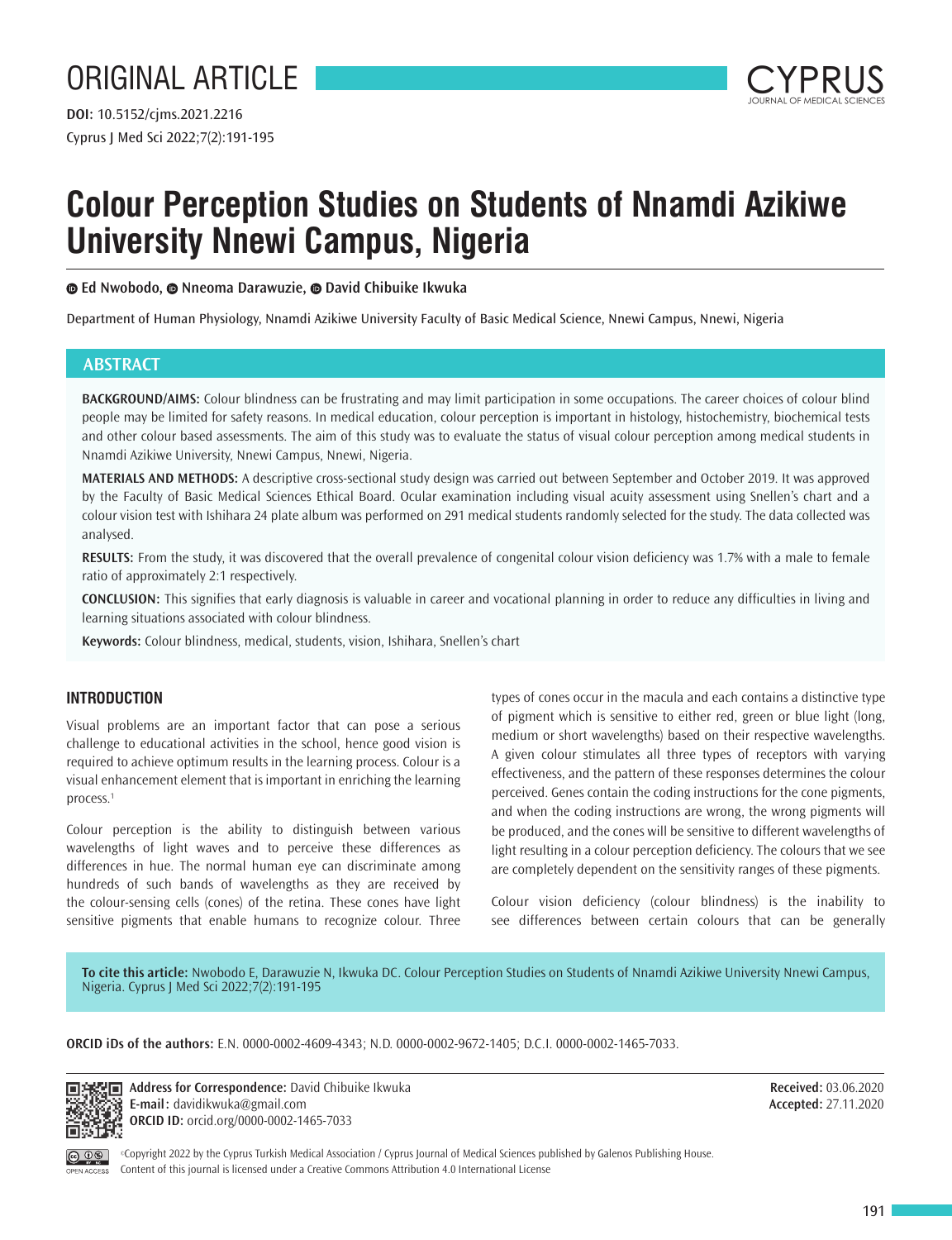distinguished by normal people.<sup>2</sup> These individuals still recognize colour though it is imperfect.<sup>2</sup> Colour blindness is a sex-linked genetic characteristics affecting more males than females. It occurs due to varied forms of mutation. The gene for colour blindness is recessive and carried on the X-chromosome. Red-green colour vision defects are the most common form of colour vision deficiency, where either the photo-pigment of the red or green cone is absent (Deutranopia or Protanaopia) or where the photo-pigment response of the green cone is shifted towards the red cones (Deuteranomaly) or vice versa (Protanomaly) and it is genetically determined by the X-linked recessive gene.<sup>3</sup> Affected individuals have trouble distinguishing between some shades of red, yellow, and green.

Blue-yellow colour vision defects (also called tritan defects), which are rarer, cause problems with differentiating between shades of blue and green and lead to difficulties in distinguishing dark blue from black. The genes responsible for the red-green colour vision defects are localized on the long arm of the X chromosome at Xq28,<sup>4</sup> whereas the blue pigment gene is located on chromosome 7, an autosome, at 7q32.<sup>5</sup> Green pigment genes vary in number among colour-normal individuals and, together with a single red pigment gene, are thought to reside in a head-to-tail tandem array within the X chromosome. $3$ Although colour blindness is a hereditary trait, it has also been reported that some acquired characteristics such as metabolic disorders such as diabetes, sickle cell anaemia, damage to the eyes, nerve and brain; drugs (e.g., digoxin, ethambutols, plaquenil, chloroquine etc); and other chemicals could also predispose one to colour blindness.<sup>6</sup> These two forms of colour vision deficiency disrupt colour perception but do not affect the sharpness of vision (visual acuity).<sup>7</sup> Also, a complete absence of colour vision (total colour blindness), which is rare, may be present.

Colour blindness can be frustrating and may limit participation in some occupations. It can affect access to education, exam grades and career choices.<sup>8</sup> The career choices of colour blind people may be limited in a few areas of industry, transport services and the armed forces. It is accepted that colour blindness could potentially cause problems and it is recognized that there are certain job types in which the colour blind people are not suited to, mostly for safety reasons.<sup>8</sup> Also, colour blindness may pose occupational handicaps in certain areas of medical practice and the health sciences as colour perception is important in histology, histochemistry, biochemical tests and other colour based assessments.

According to Colour Blind Awareness,<sup>9</sup> there is general agreement that, worldwide, 8% (1 in 12) of men and 0.5% (1 in 200) of women have colour blindness. These figures rise in areas such as Scandinavia where there is a greater number of Caucasians per head of population. Countries such as India and Brazil have a relatively high incidence of colour blindness because of the large numbers of people with mixed race genes in their genetic history. By contrast, in sub-Saharan Africa, there are few colour blind people. Studies among some African populations have reported frequencies of 2.2% and 0.0% in males and females respectively in Libya, and 3.3% and 0.2% in males and females of Zulus descent.10,11 Also, previous studies conducted among school children in the Southern and Northern parts of our country have reported a general prevalence of 2.6% and 1.5%, respectively.<sup>12,13</sup> This study, however, aims to determine the prevalence of congenital colour blindness among Nnamdi Azikiwe University Medical School students.

## **MATERIALS AND METHODS**

## **Research Design**

A descriptive cross-sectional survey was carried out to determine the prevalence of congenital colour blindness among medical students of Nnamdi Azikiwe University, Nnewi Campus between September and October, 2019.

## **Study Area**

Nnamdi Azikiwe University, Nnewi Campus is situated in Okofia; one of the villages that make up Nnewi North Local Government Area, with an estimated population of about 15,000. Its latitude is  $5^{\circ}$  58' 26" North and its longitude  $6^{\circ}$  53' 32" East.

## **Sample**

Two hundred and ninety-one students were randomly selected from the population of the study area.

## **Inclusion Criteria**

Students' willingness to take part in the research, and being a medical student of the Faculty of Basic Medical Sciences were the inclusion criteria.

#### **Exclusion Criteria**

Students with previous ocular surgery, and the presence of a colour defect in one eye only were excluded from the study because this defect was acquired.

#### **Instrument for Data Collection**

Standard Snellen's chart, Ishihara 24 plates (Dr Shinobu Ishihara - 2017 Edition by Kanehara & Co., LTD), Eye Occluder and Test Form were used.

#### **Ethical Consideration**

Ethical approval to carry out this study was obtained from the Ethics Board of the Faculty. Only minimal identifying data was taken in order to preserve the anonymity of the students' responses and results. Prior to the investigation, a written informed consent form was obtained from the students after the procedure was explained to them. Only those who met the inclusion criteria participated in this study.

#### **Procedure**

A self-developed test form was used as part of the instrument for the collection of the students' their data on their ocular history, visual acuity and colour perception.

The procedures (for visual acuity and colour vision testing) were explained to the students prior to the examination. An eye occluder was used to occlude the eye not being tested while the other eye was being assessed.

Assessment of visual acuity was performed at a place with good daylight illumination using the standard Snellen's chart at a distance of 6 m. This was done monocularly for both eyes. All students who used spectacles had their visual acuity assessed while wearing their own spectacles. Thereafter, a colour vision test with 20 Ishihara plates was done uniocularly in natural daylight with the plates held at a distance of 45 cm. In the 24-plate 2017 edition, plate 1 is a demonstration plate; plates 2 to 17 and 22 to 24 are for screening, while plates 18 to 21 are for illiterates.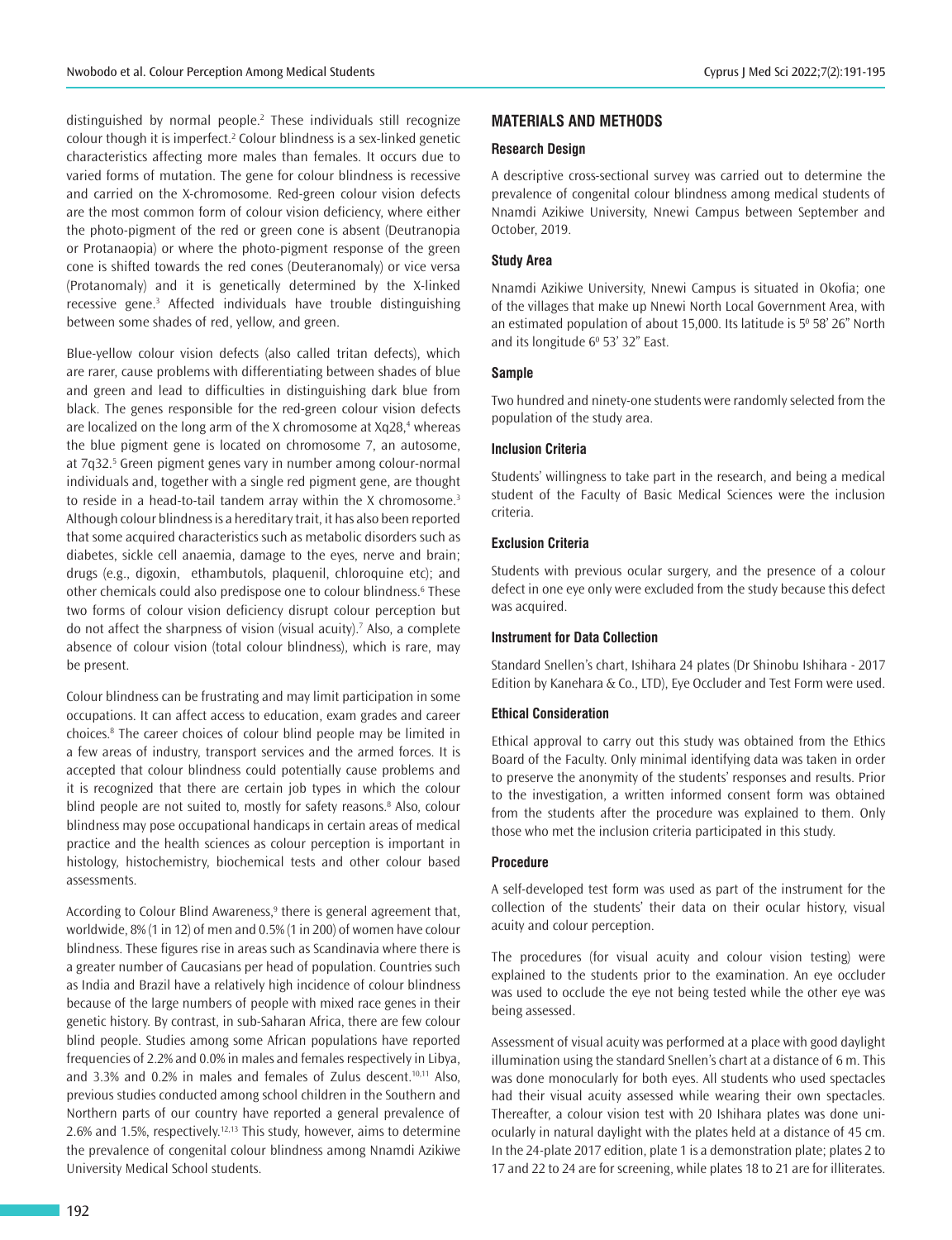The students were asked to read the numerals seen on each plate within 3 secs before moving on to the next plate. Failure of the Ishihara in only one eye is suggestive of an acquired cause of colour vision deficiency, and such students were excluded from this study. Students who failed eight or more plates were considered to be colour blind.

## **Statistical Analysis**

The collected data was entered into Microsoft Excel 2007 (One Microsoft Way Redmond, Washington, USA) and analysed with SPSS version 20 (Chicago, Illinois, USA). A descriptive analysis was performed to calculate the prevalence and percentage of occurrence. The analysed data are presented in Tables 1-4 and Figures 1 and 2.

## **RESULTS**

A total of 291 students participated in the study consisting of 128 males and 163 females.

| Table 1. Prevalence of known vision defect |               |               |           |  |  |
|--------------------------------------------|---------------|---------------|-----------|--|--|
| <b>Vision defect</b>                       | Gender        | <b>Total</b>  |           |  |  |
|                                            | Male, $n$ $%$ | Female, n (%) | $n$ (%)   |  |  |
| Yes                                        | 19(14.7)      | 39(23.9)      | 58 (19.9) |  |  |
| No                                         | 109(85.2)     | 124(76.1)     | 233(80.1) |  |  |
| <b>Total</b>                               | 128 (100)     | 163 (100)     | 291 (100) |  |  |
| n: number of the students.                 |               |               |           |  |  |

14.7% of the males ( $n=19$ ) and 23.9% of the females ( $n=39$ ) have a known vision defect. The total number of students that have a known vision defect being 58 (19.9%), while 233 (80.1%) of students do not have any known vision defect.

The majority of the students (male: n=123, female: n=152) are aware of the term 'colour blindness'.



**Figure 1.** Distribution of students that are aware of the term 'colour blindness'.

| Table 2. Distribution of students aware and those not sure of having<br>colour blindness |               |                 |           |  |
|------------------------------------------------------------------------------------------|---------------|-----------------|-----------|--|
|                                                                                          | Gender        | <b>Total</b>    |           |  |
|                                                                                          | Male, $n$ $%$ | Female, $n$ $%$ | $n$ (%)   |  |
| Yes                                                                                      | 2(1.6)        | 0(0)            | 2(0.7)    |  |
| N <sub>0</sub>                                                                           | 101 (78.9)    | 123(75.5)       | 224(77)   |  |
| Do not know                                                                              | 25(19.5)      | 40(24.5)        | 65(22.3)  |  |
| <b>Total</b>                                                                             | 128 (100)     | 163(100)        | 291 (100) |  |
| n: number of the students.                                                               |               |                 |           |  |

Column1: Color Column1: Color vision defective vision defective female: 0.69: 1% male:  $1.03 \cdot 1\%$ Column1: Normal color vision male: Column1; Normal  $4296 \cdot 43\%$ color vision female ; 55,33; 55% Normal color vision female Normal color vision male ■ Color vision defective female Olor vision defective male

**Figure 2.** Prevalence of normal/defective colour vision in the population.

Majority of the students (n=224, 77%) indicated that they do not have colour blindness. Whereas 65 (22.3%) do not know if they are colour blind or not, none of the female respondents accepted being colour blind. However, two of the males knew that they have colour blindness.

One hundred and forty-four (49.5%) of the students have a normal visual acuity of 6/6 in the right eye, 137 (47.1%) in the left eye, while 121 (41.6%) have visual acuity of 6/6 when using both eyes. No male/female had visual acuity of 6/36 when both eyes were examined together. Therefore, the majority of the students including the colour blind ones have normal visual acuity.

Two hundred and eighty-six students representing 98.3% were found to have normal colour vision while only five students (1.7%) were found to have colour vision deficiency. As indicated in Table 3, colour blindness in our subjects occurs independently of visual acuity and other vision defects (myopia, hypermetropia and so on).

From the population, 2.34% and 1.23% of the male study population and female study population respectively have colour blindness, while 97.66% and 98.77% of male population and female study population respectively do not have colour blindness.

## **DISCUSSION**

Colour blindness is a naturally challenging vision defect which can significantly affect quality of life and career choices of individuals. This study provides a description of colour vision deficiency in the study area for the first time among medical students of Nnamdi Azikiwe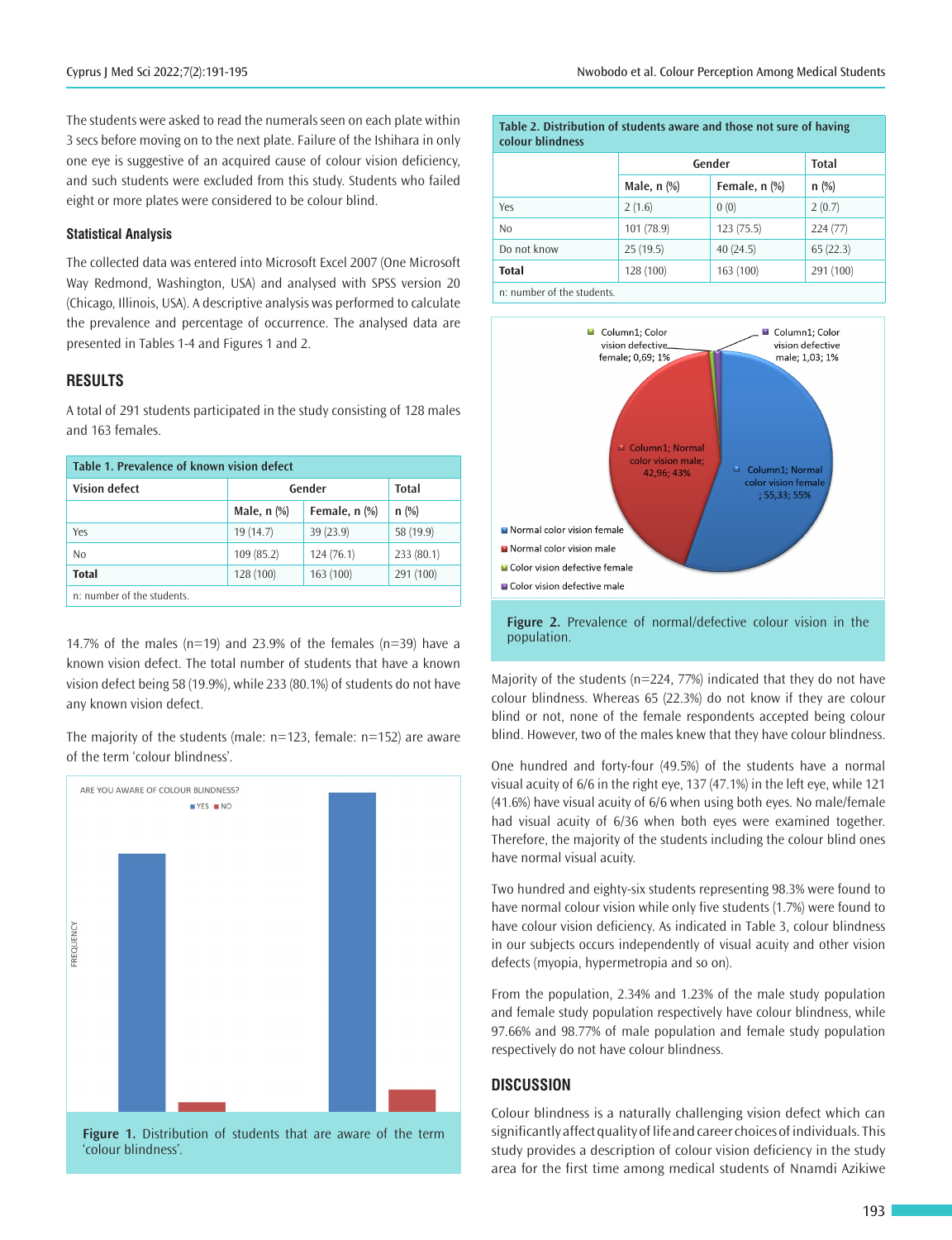| Table 3. Result of visual acuity |                         |              |                         |              |                         |                |
|----------------------------------|-------------------------|--------------|-------------------------|--------------|-------------------------|----------------|
| Visual acuity                    | Right eye               |              | Left eve                |              | <b>Both eyes</b>        |                |
|                                  | Male, female<br>$n$ (%) | <b>Total</b> | Male, female<br>$n$ (%) | <b>Total</b> | Male, female<br>$n$ (%) | <b>Total</b>   |
| 6/36                             | 1(0.8), 0(0)            | 1(0.3)       | 1(0.8), 0(0)            | 1(0.3)       | $\mathbf{0}$            | $\overline{0}$ |
| 6/24                             | 1(0.8), 5(3.1)          | 6(2.1)       | $0(0)$ , 3 $(1.8)$      | 3(1)         | 1(0.8), 1(0.6)          | 2(0.7)         |
| 6/18                             | 3(2.3), 2(1.2)          | 5(1.7)       | 3(2.3), 2(1.2)          | 5(1.7)       | $0(0)$ , 1 $(0.6)$      | 1(0.3)         |
| 6/12                             | 4(3.1), 7(4.3)          | 11(3.8)      | 1(0.8), 4(2.5)          | 5(1.7)       | 3(2.3), 2(1.2)          | 5(1.7)         |
| 6/9                              | 1(0.8), 6(3.7)          | 7(2.4)       | 2(1.6), 5(3.1)          | 7(2.4)       | 3(2.3), 1(0.6)          | 4(1.4)         |
| 6/7.5                            | 9(7.0), 20(12.3)        | 29(10)       | 18 (14.1), 20 (12.3)    | 38(13.1)     | $1(0.8)$ , 13 $(8.0)$   | 14(4.8)        |
| 6/6                              | 66 (51.6), 78 (47.9)    | 144(49.5)    | 60 (46.9), 77 (47.2)    | 137(47.1)    | 51 (39.8), 70 (42.9)    | 121(41.6)      |
| 6/4                              | 43 (33.6), 45 (27.6)    | 88 (30.2)    | 43 (33.6), 52 (31.9)    | 95(32.6)     | 69 (53.9), 75 (46.0)    | 144 (49.5)     |
| <b>Total</b>                     | 128 (100), 163 (100)    | 291(100)     | 128 (100), 163 (100)    | 291 (100)    | 128 (100), 163 (100)    | 291 (100)      |
| n: number of the students.       |                         |              |                         |              |                         |                |

University, which provides basic information on the prevalence of congenital colour blindness in the Faculty of Basic Medical Sciences of this institution. During the course of the research, both inherited and acquired colour blindness was discovered; though the number of students with normal colour vision predominates. However, this study is centred on congenital colour blindness which is caused by mutations in the gene responsible for colour vision on the X chromosome. As a result, inherited colour blindness is more prevalent in males compared to females. However, a female with two X chromosomes bearing the mutated genes will also be colour blind.

The prevalence of congenital colour vision defects as detected in this study is 1.7% (5 of 291 students) which was lower compared to figures in previous studies such as Ativie et al.<sup>14</sup> with 1.87% in Ugep, Cross River State and Oduntan et al.<sup>15</sup> with 2.5% in Lagos, Nigeria. Additionally, prevalences of 2.6% and 1.5% were reported in Southern and Northern parts of Nigeria respectively by Tabansi et al.<sup>12</sup> and Abah et al.<sup>13</sup> A comparison of the prevalences of colour blindness in other studies to the rate of 1.7% as seen in the present study showed that there is no significant difference among the Nigerian populace despite differences in habitats. Furthermore, referring to similar studies conducted in other African countries, Woldeamanuel and Geta<sup>16</sup> reported a congenital colour blindness prevalence of 4.2% in Southern Ethiopia. Also, Rahman et al.<sup>10</sup> and Pickford and Pickford<sup>11</sup> reported a prevalence of 2.2% and 3.57% in Libya and Zulu descent people respectively. This indicates that the prevalence of congenital colour blindness among African countries is comparative.

The prevalence of colour blindness in European Caucasians is about 8.4% in both men and women and between 4% and 6.5% in men of

| Table 4. Result of colour vision assessment      |                                   |                  |                    |                   |  |
|--------------------------------------------------|-----------------------------------|------------------|--------------------|-------------------|--|
| <b>Colour Chart</b><br>Score<br>(numbers failed) | <b>Colour blindness</b><br>status | Male,<br>$n$ (%) | Female,<br>$n$ (%) | Total,<br>$n$ (%) |  |
| < 8                                              | Not colour blind                  | 125 (97.7)       | 161 (98.8)         | 286 (98.3)        |  |
| 8 and above                                      | Colour blind                      | 3(2.3)           | 2(1.2)             | 5(1.7)            |  |
| <b>Total</b>                                     |                                   | 128 (100)        | 163 (100)          | 291 (100)         |  |
| n: number of the students.                       |                                   |                  |                    |                   |  |

Chinese and Japanese ethnicity.<sup>17</sup> Furthermore, in Australia, there is a prevalence of 8% and 0.4% in males and females respectively.<sup>18</sup> Scandinavia also has a high prevalence of approximately 10%–11% in men. On the other hand, in sub-Saharan African nations, the prevalence of colour blindness is significantly lower compared to European Caucasians. Therefore, there is ample indication that the prevalence of colour blindness among black Africans is low compared to that of Caucasians (especially Scandinavians). The higher rate of colour blindness in Europeans and Asians is attributed to a large number of people with mixed race genes in their genetic history unlike that of Africans.

From our results, it is seen that only five students (1.7%) out of a population of 291 are colour blind. This verifies the general claim that colour blindness is a rare defect in Africa. The male respondents had a prevalence of 2.34% while females had a prevalence of 1.23%. This showed that the difference in occurrence of colour blindness between males and females is insignificant, which is in contrast to other studies conducted by Woldeamanuel and Geta<sup>16</sup>, Ugalahi et al.<sup>19</sup> and Rahman et al.<sup>10</sup>, where the prevalence of colour blindness is more in males than in females.

It was also discovered that of the five colour blind students, only two males were aware of having colour blindness. The third male who claimed not to have the defect actually had it. Likewise, the two females who were found to have colour blindness were not aware of their condition. This is in agreement to studies done by Mulusew and Yilikal<sup>20</sup> and Woldeamanuel and Geta<sup>16</sup>, which reported that almost all of the study subjects were not aware of their colour vision status. Moreover, all of these five students who had colour blindness knew about this condition. Fifty-eight of the respondents, consisting of 19 males and 39 females, indicated that they have known vision defects such as myopia and hypermetropia, while the rest claim to have normal visual acuity.

Visual deficits among the medical students have been reported to be high and this negatively impacts students' learning and performance.<sup>21</sup> However, visual acuity assessment revealed that the majority of the respondents had normal or better than normal visual acuity. The visual acuity of the colour blind individuals was normal at a distance of 6 m except for one female colour blind individual who had myopia.